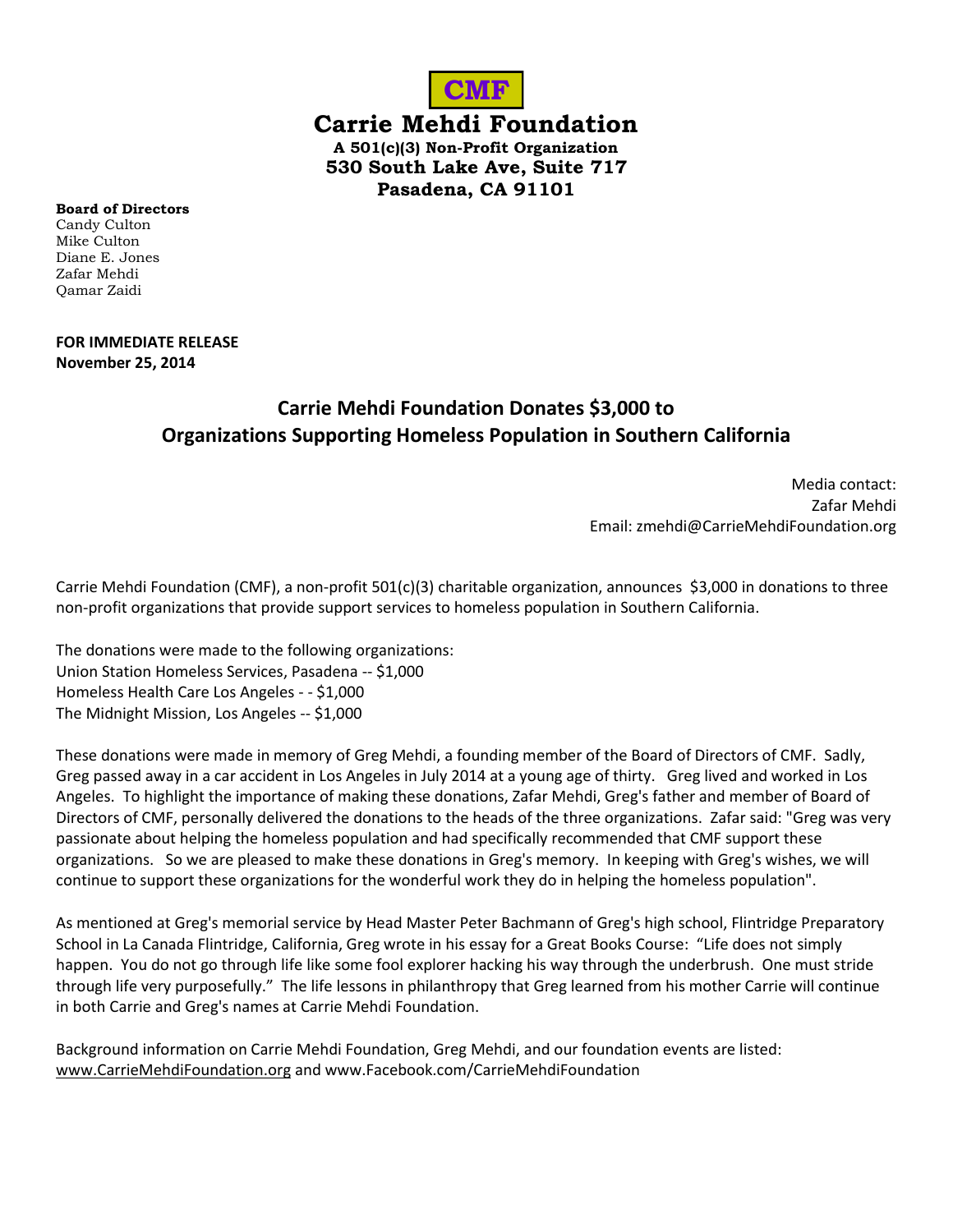## **PHOTOS**



**Zafar Mehdi of CMF presenting a \$1,000 donation check to Larry Adamson, President & CEO of the Midnight Mission. Photo with staff of the Midnight Mission, from L to R: Ryan Navales - Manager of Government & Public Affairs, Zafar Mehdi, Larry Adamson, and Georgia Berkovich - Director of Public Affairs**



**Zafar Mehdi of CMF presenting a \$1,000 donation check to Mark Casanova, Executive Director of Homeless Health Care Los Angeles (HHCLA). Photo with staff of HHCLA, from L to R: Mike Mendoza, Sonia Martinez, Evans Clark, Ziba Dayanni, Zafar Mehdi, Mark Casanova, Nicole Riddle, and Teresa Rivera.**